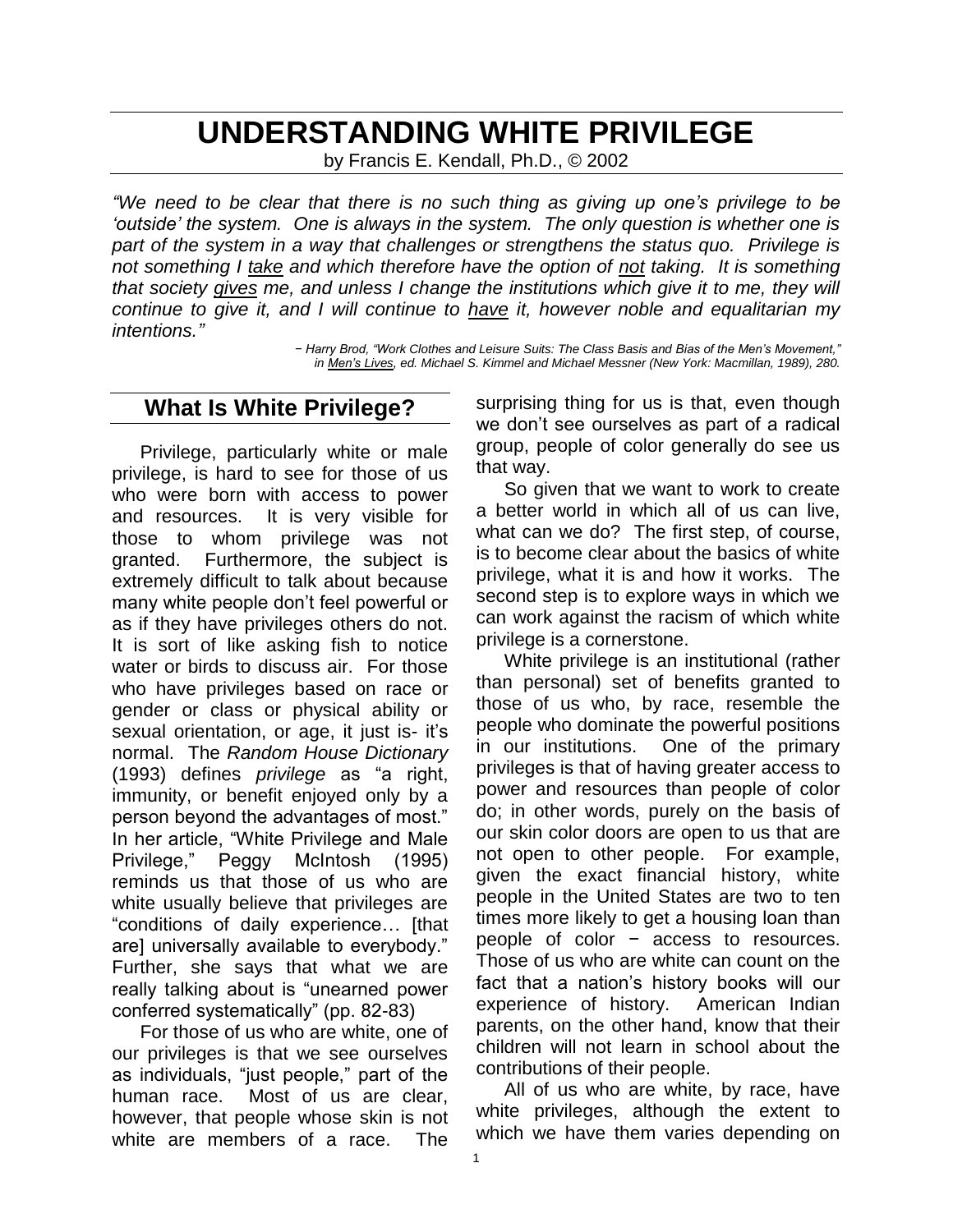our gender, sexual orientation, socioeconomic status, age, physical ability, size and weight, and so on. For example, looking at race and gender, we find that white men have greater access to power and resources than white women do. The statistics from the 1995 Glass Ceiling Commission show that, while white men constitute about 43% of the work force, they hold 95% of senior management positions in American industry. Looking purely at white privilege, white women hold about 40% of the middle management positions, while Black women hold 5% and Black men hold 4%. Unless we believe that white women or African American men and women are inherently less capable, we have to acknowledge that our systems are treating us unequally.

White privilege has nothing to do with whether or not we are "good" people. We who are white can be absolute jerks and still have white privileges; people of color can be the most wonderful individuals in the world and not have them. Privileges are bestowed on us by the institutions with which we interact *solely because of our race*, not because we are deserving as individuals. While each of us is always a member of a race or races, we are sometimes granted opportunities because we, as individuals, deserve them; often we are granted them because we, as individuals, belong to one or more of the favored groups in our society. At some colleges and universities, for example, sons and daughters of alumnae and alumni might have lower grades and test scores than other applicants; they are accepted, however, because their parents graduated from the institutions. That is a privilege that the sons and daughters did nothing to earn; they were put ahead of other possible applicants who may

have had higher test scores and grades because of where their parents had gone to school.

## **The Purposeful Construction of White Privilege: A Brief History**

Often it is not our intent, as individual white people, to make use of the unearned benefits we have received on the basis of our skin color. Most of us go through our days unaware that we are white or that it matters. On the other hand, the creation of a system in which race plays a central part − one that codifies the superiority of the white race over all others − has been in no way accidental or haphazard. Throughout American history white power-holders, acting on behalf of our entire race, have made decisions that have affected white people as a group very differently than groups of color. History is filled with examples of the purposeful construction of a systemic structure that grants privileges to white people and withholds them from others.

- The writing of the U.S. Constitution which, in ten articles, very intentionally confirmed the holding of Black people as slaves, as property.
- White people's believing that our destiny was to "own" the land on which we all currently live, even though that required forcibly removing the native people who had lived here for centuries.
- Our breaking apart of Black families during slavery, sending mothers one place, fathers another, and babies and children yet another.
- Choosing to withhold from African Americans the ability to read so that they could not reproduce any of their culture or function well enough in our literate society to change their status.
- The removing of American Indian children from their homes, taking them as far as possible from anything they knew, and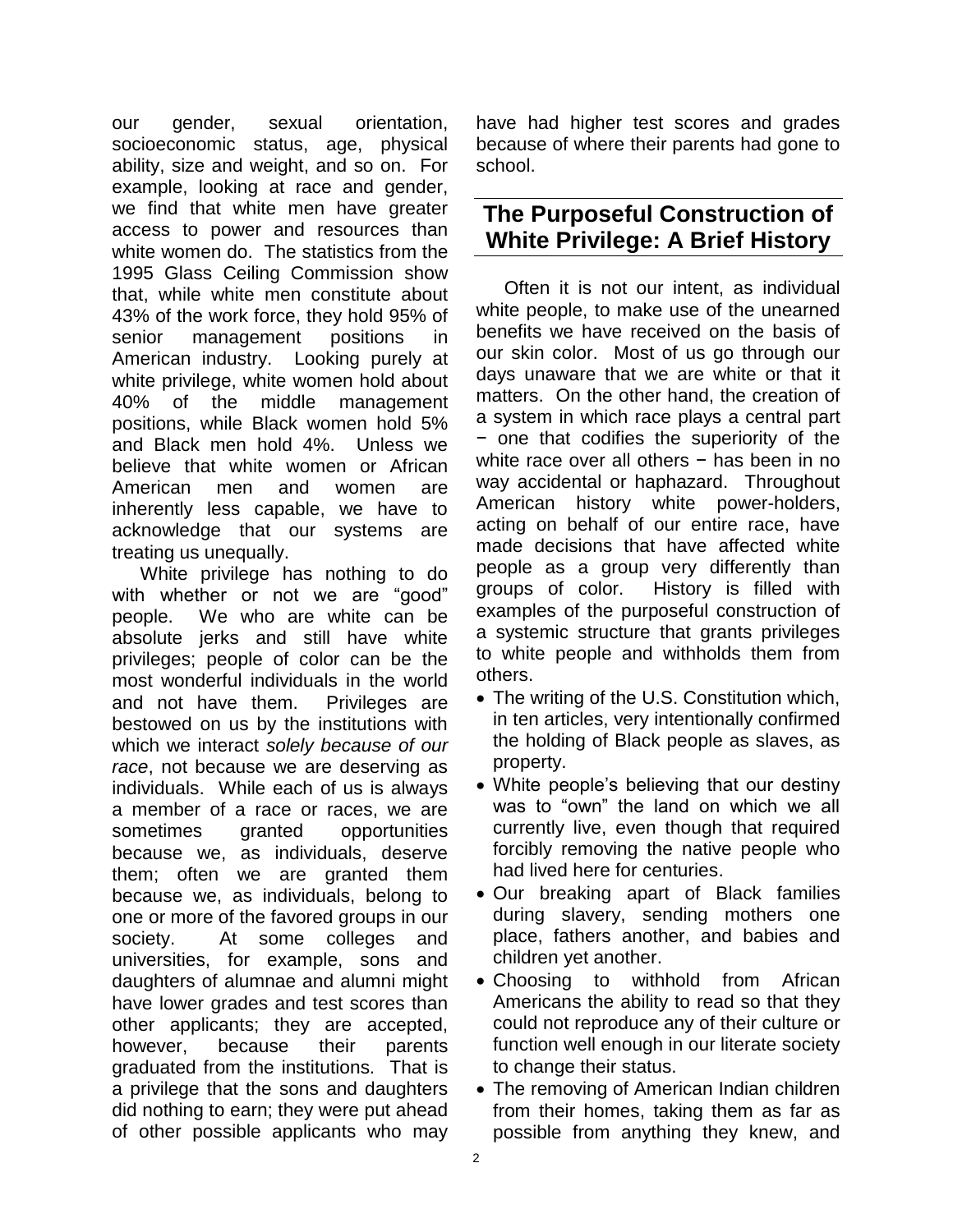punishing them if they tried to speak in their own languages.

- The passing of laws that were created to maintain the legal separation and inequality of whites and African Americans (Plessy v. Ferguson)
- The making of "politically expedient" decisions by many (if not most) white suffragists to align themselves with white Southern men, reassuring them that by giving the vote to *women* (read "white women" since at that time about 90% of the Black women lived in the South and were not by law, able to hold property and thus vote) the continuation of white supremacy was insured.
- The manipulation of immigration laws so that people of color, particularly Chinese and Mexican as well as European Jews, were less free to immigrate to the U.S. than Western and Eastern Europeans.
- The removing of American citizens of Japanese ancestry from their homes and taking their land and their businesses as our own during World War II.
- The using of affirmative action to promote opportunities for white women rather than for people of color.

It is important to know and remember this side of American history, even though it makes us extremely uncomfortable. For me, the confusion and pain of this knowledge is somewhat eased by reminding myself that this system is not based on each individual white person's intention to harm but on our racial group's determination to preserve what we believe is rightly ours. This distinction is, on one hand, important, and, on the other hand, not important at all because, regardless of personal intent, the impact is the same.

Here are a couple of examples. For many years, it was illegal in Texas for Spanish- speaking children to speak Spanish at school. This meant that every individual teacher and principal was required by law to send any child home for speaking his or her own language whether the teachers and/ or principals believed in the law or not. Based on the belief that people who live in the United States should speak English, mixed with racial bigotry against Mexicans, the law was passed by a group of individual white legislators who had the institutional power to codify their and their constituents' viewpoints. Once a particular perspective is built into law, it becomes part of "the way things are." Rather than actively refusing to comply with the law, as individuals we usually go along, particularly if we think the law doesn't affect us personally. We participate, intentionally or not, in the purposeful construction of a system that deflates the value of one people's culture while *in*flating the value of another's. More recently, this same kind of thing occurred in a county called Georgia that was experiencing a large influx of Mexican immigrants. By saying that firefighters might not speak Spanish and would therefore not be able to find the grocery store that was on fire if the sign outside said "Tienda de Comida," the county officials made it illegal to have store names in languages other than English. However, the bakery, Au Bon Pain, was not asked to change its sign. Presumably, the firefighters speak French better than they speak Spanish.

As we see from these two examples, the patterns set in history are continued today. Not only in the on-going pervasive and systematic discrimination against people of color in housing, health care, education, and the judicial systems, but also in the less obvious ways in which people of color are excluded from many white people's day- today consciousness. Think, for example, of how regularly you see a positive story about an American Indian or a Latina/o on the front page of the newspaper you read. How long would it take you to name ten white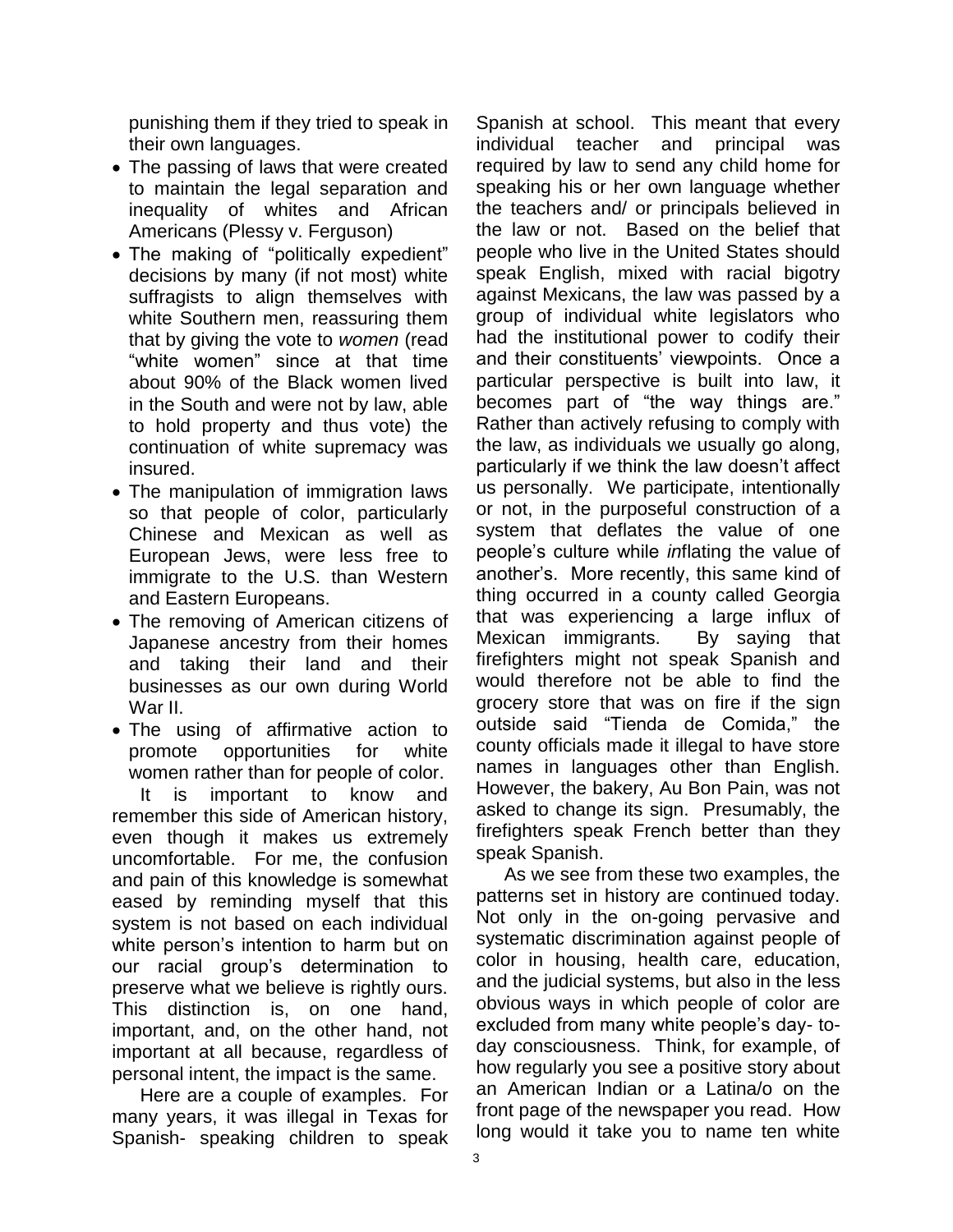heroes? Could you name ten women of color, other than people in sports and music, who have made major contributions to our society? The freedom not to notice our lack of knowledge about people of color is another privilege that is afforded only to white people. All of us, including students of color, study the history of white, Western Europeans everyday in our schools unless we take an ethnic studies course or a course consciously designed to present the many other threads of the "American experience."

# **Privilege from Conception**

White people's privileges are bestowed prenatally. We can't *not* get them and we cannot give them away, no matter how much we do not want them. For example, if I walk into any drug store in the country that carries hair products, I can be sure that I will find something that was designed for my hair. Black hair products are much harder to find; often African Americans have to drive for miles to buy what they need. Further, I know that when a Band- Aid box says "fresh color," it means my skin color, not those of my Asian or Latina friends. If, in an attempt to "give back" my privileges, I said to the drug store clerk, "I don't want the privilege of always being able to get shampoo for my hair when my Black friend can't," the clerk would think I was nuts. What we can and must do is work daily to combat our privilege by bringing to consciousness others' and our own, the system in which we are living.

# **White People: Taking Racism Seriously**

Far too many of us who are white erroneously believe that we do not have to take the issues of racism seriously. While people of color understand the necessity of being able to read the white system, those of us who are white are able to live out our lives knowing very little of the experiences of people of color. Understanding racism or whiteness is often an intellectual exercise for us, something we can work at for a period of time and then move on, rather than its being central to our survival. Further, we have the luxury of not having to have the tools to deal with racial situations without looking incompetent.

I was working with a college at which senior administrators were trying to decide how to move forward with diversity intake. One of the vice principals said, "There are so many people who want diversity to fail." The conversation seemed theoretical and removed to me. What an odd thing to say: "There are so many people who want *diversity* to fail," with the attitude of, "well, we tried, it was an interesting experiment, now let's send all of 'them' back to the countries they came from. Too bad − it was an exciting thought." If, instead, someone had said, "There are so many people who want diversity to fail. I'm afraid we won't succeed," an action plan would be drawn up in a heartbeat and monitored daily to get the school back on track. Or would that be the response? Is there a sense that, at the root, "We don't need to worry; we will always be here"? I think the underlying sense is there: for some eliminating racism is life and death, a question of survival, *being seen* as opposed to being invisible. For others, this is an interesting intellectual exercise from which we can be basically removed.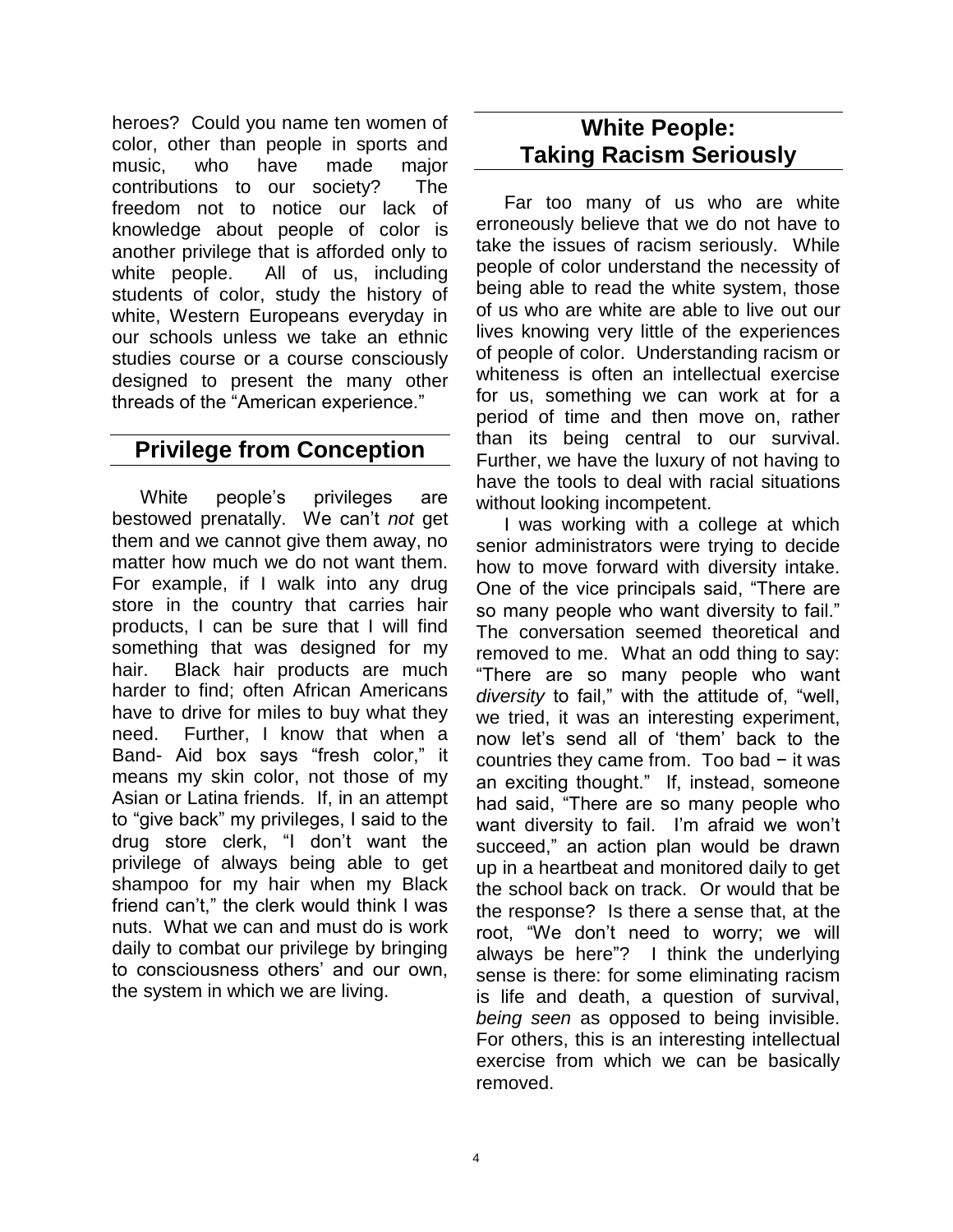# **Making Decisions for Everyone**

White privilege is the ability to make decisions that affect everyone without taking others into account. This occurs at every level, from intellectual to individual. The following story could look simply like an oversight: "Oops, I forgot to ask other people what they thought." However, it is typical behavior for white women who want women of color to join them in their endeavors.

During a visit with an out-of-town friend − another white woman and a librarian – we began to plan a conference for librarians on racism that we named "Librarians as Colleagues: Working Together Across Racial Lines." We talked and talked, making notes of good exercises to include, videos to use, materials that might prove helpful. It was absolutely clear that we needed a diverse committee to work with me, the facilitator, and we created one that would include all voices: two white women (one Jewish), a Latina, a Chinese American woman, straight women and lesbians, and several African Americans. By the end of our conversation, I was extremely excited and couldn't wait to contact the women on the "planning committee."

At the first meeting with these women, during the introductions, I talked about my twenty-five year history of working on issues of racism and particularly my own work on what it means to be white and Southern. Then I presented what my friend and I had thought up as the plan for the conference and all of us talked about the particulars. (In other words, I presented my credentials as a "good white person" and then proceeded to create a conference that was exactly what my friend and I had planned without any input from people of color.)

A couple of weeks later, at our second meeting, the women of color pointed out that I had fallen into the classic trap of white women: the come-be-part-of-what-we'redoing syndrome. "If you truly want us to work with you to create a conference, we will. But it means starting over and building a plan together. If you want us to enter the planning process in the middle and add our ideas to yours, we're not interested."

# **White People Don't Have to Listen**

Being white enables me to decide whether I am going to listen to others, to hear them, or neither. As one of those in what Lisa Delpit calls "the culture of power," I also silence others without intending to or even being aware of it. For example, a colleague of mine, and African American woman, attended a conference on the process of dialogue. Of the forty-five people there, she was one of four who were not white. The whites were of the intellectual elite: highly educated, bright, and, for the most part, liberal people. As the meeting unfolded, it became increasingly clear that, if the women of color didn't mention race, no one would. The white people were not conscious enough to the fact that race − *their* race − was an integral aspect of every conversation they were having. When the women of color did insert the issue into the dialogue, the white people felt accused of being "racist." In this instance, "silencing" took place when the planners were not clear that race was present at the conference even if no people of color attended; the white participants didn't include the reality of others in their plan; and, when the issue was raised by my colleague, she was made to feel that she was the one who was "causing trouble."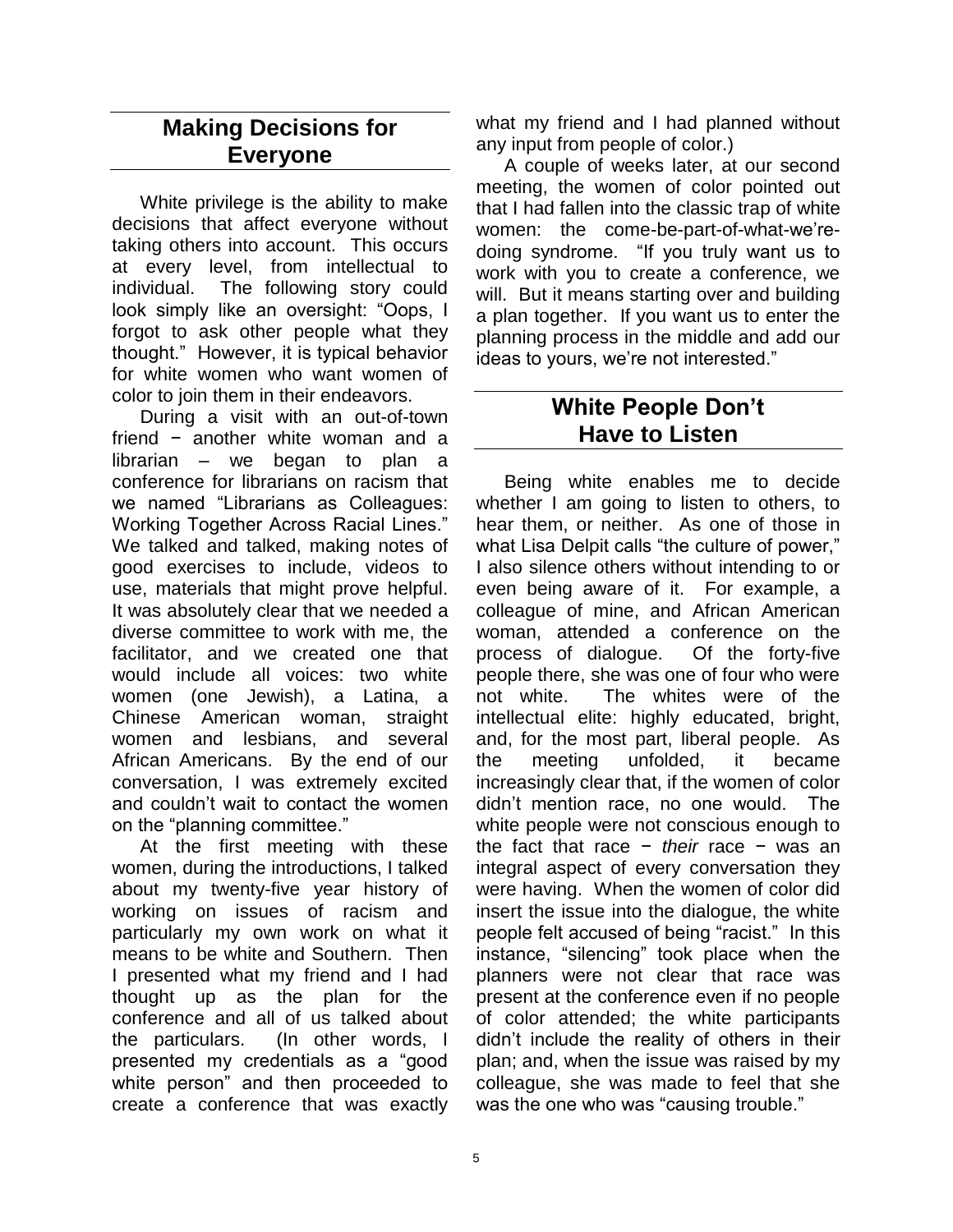In her article "The Silenced Dialogue: Power and Pedagogy in Educating Other People's Children" (*Harvard Education Review*, Vol.58, Number 3, August 1988), Delpit includes the profoundly disturbing comments of an African American teacher that illustrate how we silence dialogue without being aware of doing it or meaning to.

*When you're talking to White people they still want it to be their way. You can try to talk to them and give them examples, but they're so headstrong, they think they know what's best for everybody, for everybody's children. They won't listen. White folks are going to do what they want to do anyway.*

*It's really hard. They just don't listen well. No, they listen, but they don't hear − you know how your mama used to say you listen to the radio, but you hear your mother? Well, they don't hear me.*

*So I just try to shut them out so I can hold my temper. You can only beat your head against a brick wall for so long before you draw blood. If I try to stop arguing with them I can't help myself from getting angry. Then I end up walking around praying all day "Please Lord, remove the bile I feel for those people so I can sleep tonight." It's funny, but it can become a cancer, a sore. (pp. 280-281)*

As Delpit says, these are not the sentiments of one isolated person who teaches in a particularly racist school. The feelings are representative of a vast number of people of color as they interact with white people on a daily basis.

*The saddest element is that the individuals that the Black and American Indian educators speak of…are seldom aware that the dialogue has been silenced. Most likely the white educators believe their colleagues of color did, in the end, agree with their logic. After all, they stopped disagreeing, didn't they? (p.281)*

White privilege allows us not to see race in ourselves and to be angry at those who do. I was asked to address a meeting of white women and women of color called together to create strategies for addressing social justice issues. Each of the women had been working for years in her own community on a range of issues from health care to school reform. As I spoke about the work that is required for white women and women of color to collaborate authentically, the white women became nervous and then resistant. Why was race always such an issue for women of color? What did I mean when I said it was essential for white women to be conscious of how being of their race affects every hour of their lives, just as women of color are? They were all professionals, some said, why did it matter what color they were? The silencing of dialogue here occurred because the white women didn't see the race of the women in the room as an issue. It did not occur to them that their daily experience was different from that of the African Americans, Latinas, and Asian Americans in the room. Had I not been asked to raise the issue, the possibility of doing so would have been left to the women of color, as it usually is.

Believing that race is "N.M.I" ("Not My Issue") *and* being members of one or more groups that also experience systemic discrimination, we use the privilege of emotionally and psychologically removing ourselves from the "white" group, which we see as composed either of demonically racist people who spout epithets and wear Ku Klux Klan robes or white, straight, healthy males. For those of us who are white, and are also disabled, gay, lesbian, or straight women, our experience of being excluded from the mainstream hides from us to the fact that we still benefit from our skin color. By seeing ourselves as removed in some way from the privileged group, we may be all the more deaf to our silencing of people of color.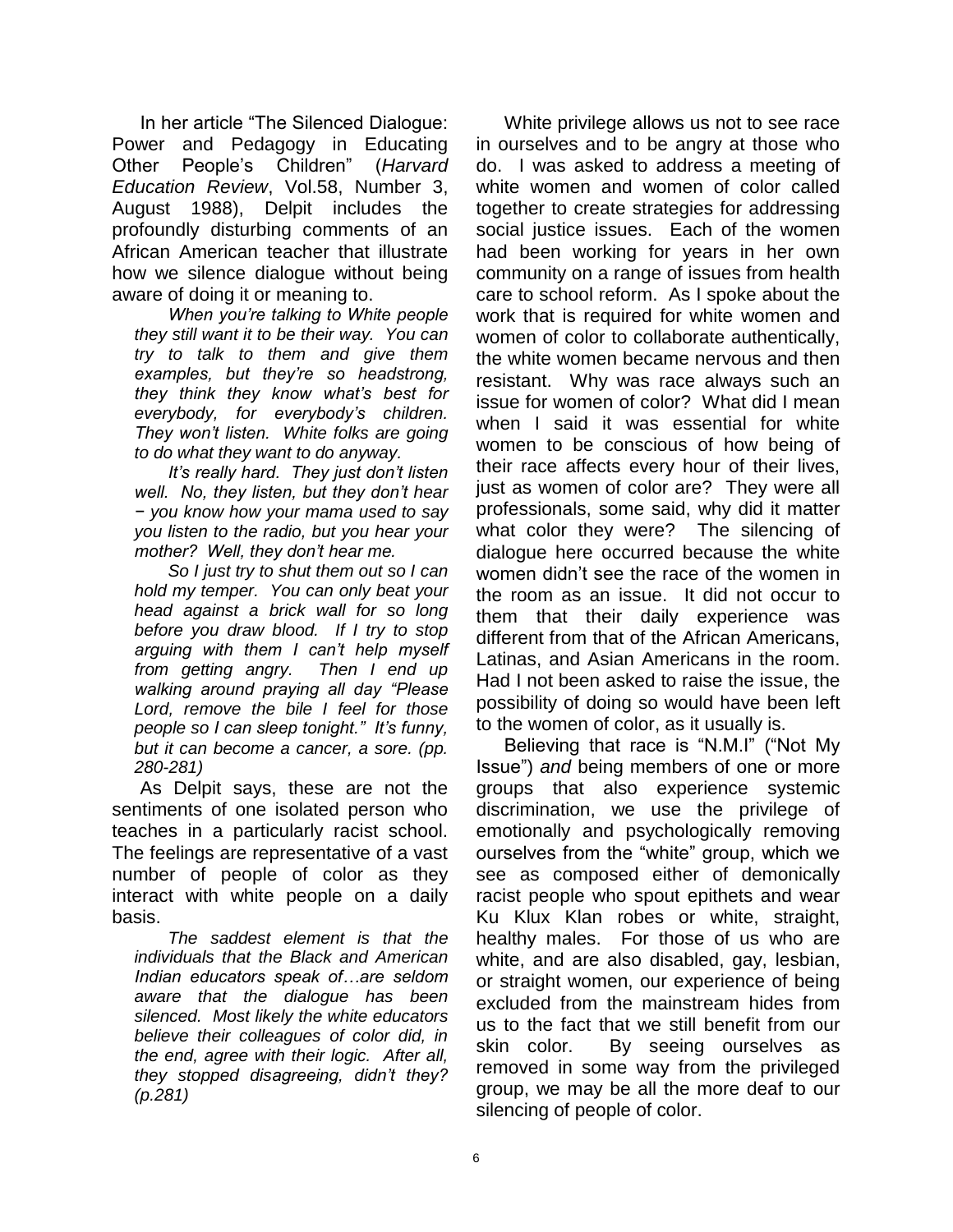### **Discounting People of Color**

As white people, we have the privilege and ability to discount the worth of an individual of color, his or her comments and behavior, and to alter his or her future, based on our assessments. One of the most frightening aspects of this privilege is that we are able to do enormous damage with a glib or off-hand comment such as "I just don't think she's a good fit for our organization." Promotions have been denied on the basis of such comments. There are many ways in which our comments are given inflated worth because of the privilege we hold.

For example:

- Seeing those most affected by racism as wounded or victims and somehow, then, as defective. Identifying a member of an oppressed group as *wounded* is patronizing, particularly when done by someone with privilege.
- "Mis-hearing" the comments of people of color so that their words are less important, not understood or fully appreciated, and thereby heightening our sense of superiority.
- Rephrasing or translating for others, as if they cannot speak for themselves, without appearing rude to others like us.
- Being allowed, by others like us, to take up most of the airtime without saying much of substance.
- Suggesting that people of color need to "lighten up," not to take things so seriously.
- Saying or implying that, as a woman (or gay person or a working class person, and so on), you know what the person of color is going through. "I know just how you feel. When the children in the playground made fun of me because I was fat…" (I am not

suggesting that race is the only cause of pain and discrimination. I am pointing out one of the ways in which white people suggest that someone else's experience can't be any worse than what we ourselves have experienced or can understand).

- Asking why people of color always focus on the negative, as if life can't be that bad. A similar way of discounting someone's experience is to say, "You always focus on race. I remember at two meetings last year…"
- Commenting, "I know we have a way to go, but things have gotten better." (Read, "Stop whining. What do you want from me, anyway? Didn't we fix everything in the 60's?" Or "I know what your reality is better than you do.")
- Seeing and keeping ourselves central, never marginal. For some years know, writers of color have been discussing the experience of living in the margins while white people are living in the center. In one of her early books, *Feminist Theory: From Margin to Center* (Boston: South End Press, 1984), Bell Hooks defines it:

To be in the margin is to be part of the whole but outside the main body…Living as we did − on the edge − we developed a particular way of seeing reality. We looked both from the outside in and from the inside out. We focused our attention on the center as well as on the margin. (p.ix.)

#### **Seeing White as "Normal"**

Another element of this privilege is the ability to see white people as normal and all the others as different-from-normal. In describing heterosexuals' privilege, Allan G. Johnson also identifies a white privilege.

"They have the privilege of being able to assume acceptance as 'normal' members of society…live[ing] in a world full of cultural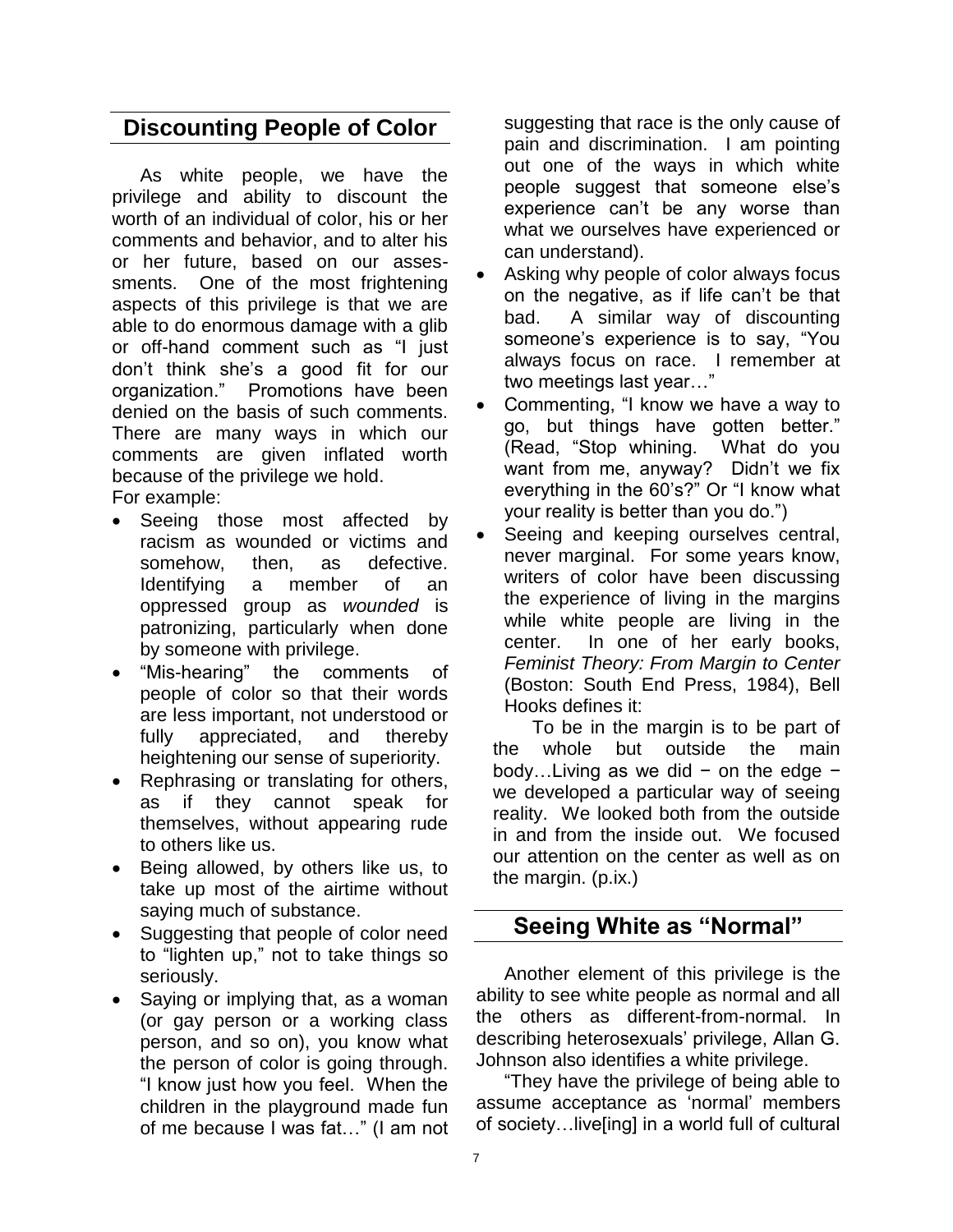images that confer a sense of legitimacy and social desirability…" *(The Gender Knot: Unraveling Our Patriarchal Legacy, Philadelphia: Temple University Press, 1997, p. 149.)*

White people express this privilege in many ways:

- We use ourselves and our experiences as the referent for everyone. "I'm not followed around in the store by a guard. What makes you think you are?"
- We reinsert ourselves into the conversation if we feel it has drifted to focus on a person of color or an issue of others' race. "I don't really think the issue is race as much as it is class."
- We bring a critical mass with us wherever we go. Even if I am the only white person in a room of university administrators of color, I know that most of the other administrators in the nation's schools look, relatively speaking, like me.
- We believe that we have an automatic right to be heard when we speak because most leaders in most organizations look like us. (Obviously, this privilege in particular is significantly altered, *though not eliminated*, by the intersections of socioeconomics class, gender. sexual orientation, etc.)
- We have, as a racial group, the privilege not to have to think before we speak. If what we say is upsetting to others, our thoughtlessness, rudeness, anger, and so on, are attributed to us as individuals rather than as members of our race, as is the case for others. "I can't believe Bill was such a jerk in the meeting today," as opposed to, "Latinos are so passionate; they just don't think before they speak."
- We use the pain and experience of being deprived in our lives to keep us central and lessen our

responsibility for the privileges we receive as white people. The pain and sense of being less-than, often based on reality, may emanate both from our personal life experiences − my father died when I was four − and our membership in groups from which privileges are systematically withheld − being poor or Jewish or gay or deaf. In our minds, this sense of struggling somehow lessens or removes our responsibility for our receiving or colluding in systematic white privilege. For example, I often hear, "I don't have white privilege because I'm working class." White working class people do not have the same *socioeconomic* privileges as white upper-middle class people. But, while class privileges are being withheld from them, they *are* given the same skin color privileges.

- We shift the focus back to us, even when the conversation is not about us. A classic example of this is white women crying during conversations about racism and women of color having to put *their* pain aside to help the white women who are crying. (African Americans and gays and lesbians, in particular, are expected to take responsibility for other people's responses to and discomfort with them.)
- We use our white privilege to define the parameters of "appropriate" conversation and communication, keeping our culture, manners, and language central by:
	- o Requesting a "safe" place to talk about race and racism. This is often translated as being "safe" from hearing the anger and pain of people of color as well as being able to say "racist" things without being held accountable for them.
	- o Establishing the rules for "standard" English and holding others to our rules.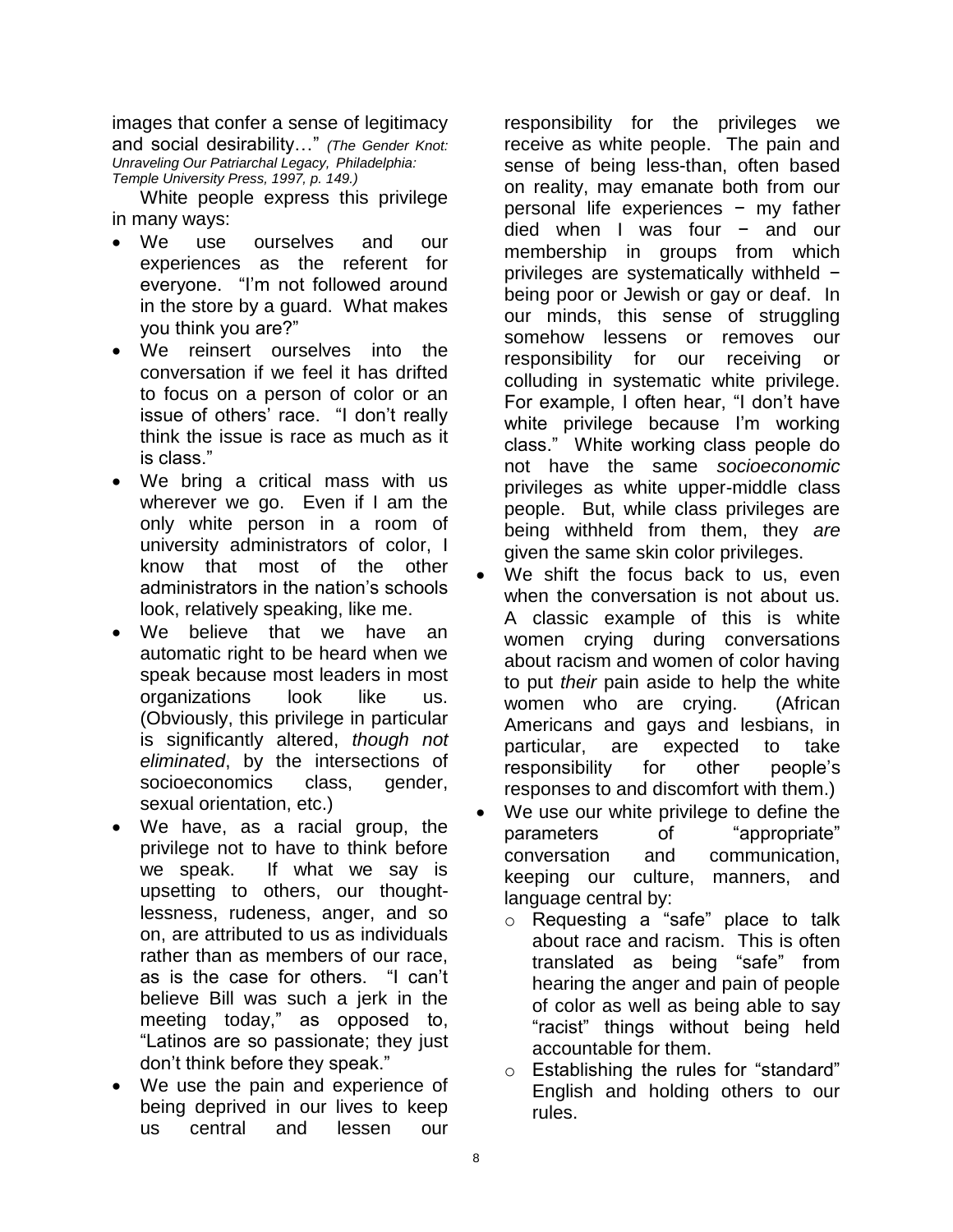- o Setting up informal rules for communicating in the organizations and then failing to share those rules with people who are different from us.
- o Creating institutions that run by our culture's rules but acting as if the rules are universally held, such as what time meetings start, how people address one another, the "appropriate" language to use.

### **If History is White**

The privilege of writing and teaching history only from the perspective of the colonizer has such profound implications that they are difficult to fathom. As white people, we carry the stories we were taught as the truths, often failing to question those truths and discrediting those who do. There are many embedded privileges here:

- We are able to live in the absence of historical context. It is as if we are not forgetting our history, but acting as if it never happened. Or, if it did, it has nothing to do with us today. For most of us who are white, our picture of the United States, both past and present, is sanitized to leave out or downplay any atrocities we might have committed. Our Disneyland version of history is that our white ancestors came here, had a hard time traveling west, finally conquered those terrible savages and settled our country, just as we were supposed to do − Manifest Destiny.
- We are taught that we are the only ones in the picture. If there were others, they obviously weren't worth mentioning. An example of this is the white crosses at the Little Bighorn Battlefield indicating where

white men died, as if no indigenous people had been killed there.

- We are able to grow up without our racial supremacy's being questioned. It is so taken for granted, such a foundation of all that we know, that we are able to be unconscious of it even though it permeates every aspect of our lives. Charles W. Mills describes this phenomenon in his book *The Racial Contract* (Ithaca: Cornell University Press, 1997). "*…white misunderstanding, misrepresentation, evasion,* and *self-deception on matters related to race*  are…psychically required for conquest, colonization, and enslavement. And these phenomena are in no way *accidental*, but *prescribed* by the terms of the Racial Contract, which requires a certain schedule of structured blindness and opacities in order to establish and maintain the white polity." (p. 19, italics his)
- While we are deprived of the skills of critical thinking by being given such a rudimentary view of our heritage, our ignorance is not held against us. We are taught little complicated history to have to sort through, think about, question, and so we have few opportunities to learn to grapple with complexities. We end up with simplistic sentiments like "America − love it or leave it" because we have only been taught fragments of information. We're told that George Washington couldn't tell a lie, but we aren't told that he owned African people who were enslaved or that he most likely has descendants by those slaves. We don't often have to wrestle with the fact that one of the biggest fights in framing the Constitution was over maintaining slavery.
- We have the privilege of determining how and if historical characters and events will be remembered. From the Alamo to the Filipino-American War to the Japanese internment to Viet Nam to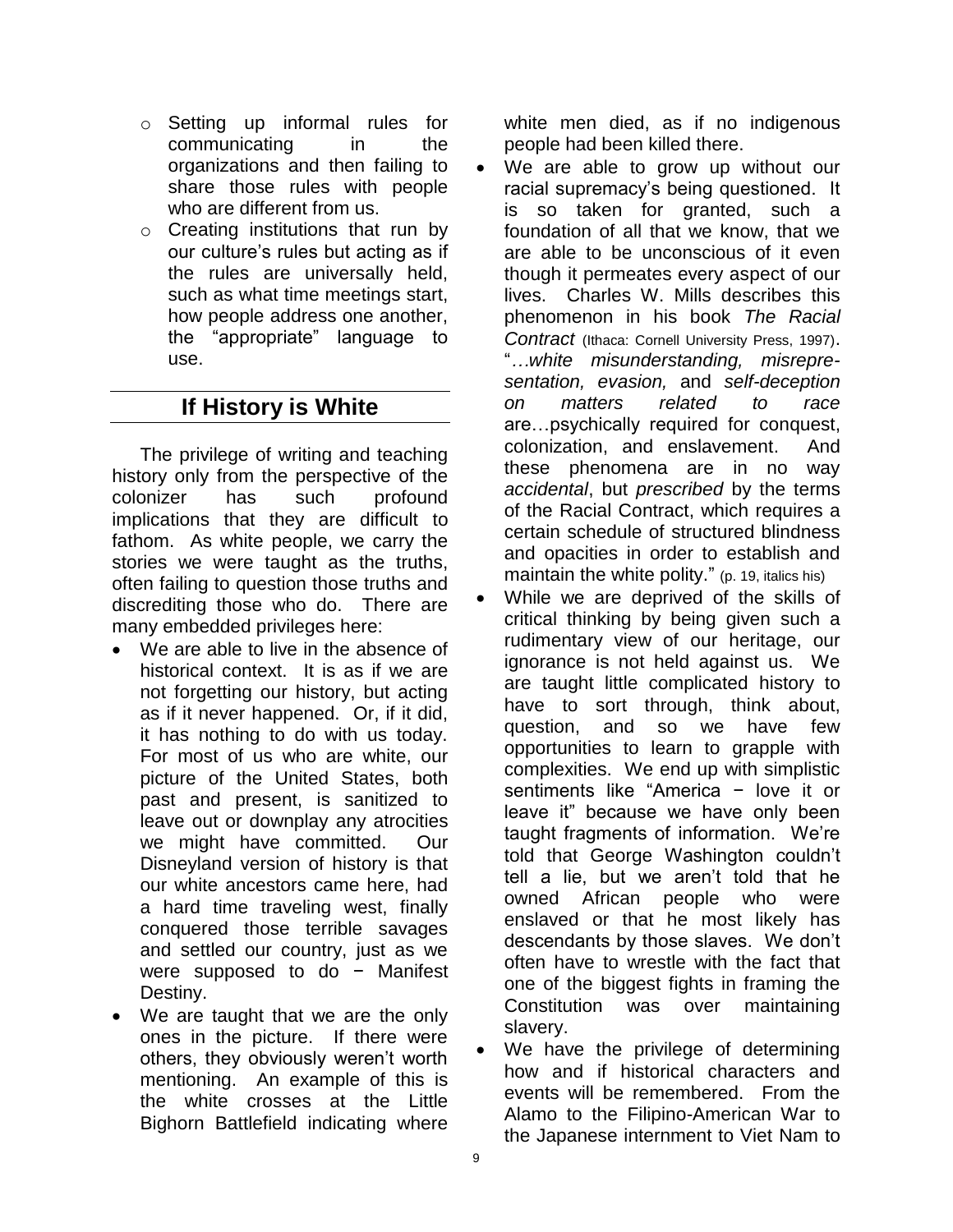training the assassins at Fort Benning, GA, who killed nuns and priests in El Salvador: we retain an extremely tight hold on what is and is not admitted and how information is presented. We do this as a culture and we do it as individuals.

- We control what others know about their own histories by presenting only parts of a story. Because we all go to the same schools, if you will, everyone, regardless of color, is told the "white" story. Japanese Americans are told that their families' internment was purely a safety precaution, just as white children are. American Indian students see Walt Disney's "Davy Crockett" alongside their white schoolmates, learning that their great grandmothers were "squaws" and their ancestors were "savages." We all learn the "tomahawk chop" during baseball season. None of us sees a whole picture or our nation that includes the vast contributions of those who are not white. All of us are given a skewed picture of reality. This is part of what Charles Mills is writing about in *The Racial Contract*.
- We are able, almost always, to forget that everything that happens in our lives occurs *in the context of the supremacy of whiteness*. We are admitted to college, hired for jobs, given or denied loans, cared for by the medical profession, and we walk down the street as white people, *always* in the context of white dominance. In other words, part of the reason that doors open for us is our unearned racial privilege. But we act and often believe that we have earned everything we get. We then generalize from our perceived experience of deserving the opportunities we receive to thinking that , if a person of color doesn't get a job or a

loan, it's because she or he didn't earn it.

- We are able to delude ourselves into thinking that people of all colors come to the table having been dealt the same hand of cards. We act as if there are no remnants of slavery that affect African Americans today, that the Japanese didn't have to give up their land, their homes and businesses, or that the Latinos weren't brought back into what had been their country to do stoop labor.
- We can disconnect ourselves from any reality of people of color that makes us uncomfortable, because our privilege allows us to believe that people basically get what they deserve or we feel helpless to do anything about another group's pain. So we have kind, good people who, because of race and class privilege, are so removed that they don't *have* to see or experience others. Without that personal experience, they have no understanding of or motivation to address others' lives.

#### **Inclusion and Collateral**

We have the privilege of being able to determine inclusion or exclusion (of ourselves and others) in a group.

- We can include or exclude at our whim. "She would be great here, but her research doesn't focus enough on Latin America even though she's a Latina." And, moments later, "She would add a lot to our department, but she's just so…Chicana!"
- I have the ability as a white woman to move back into my gender and commiserate with other *women* about men if I don't want to be aligned with other whites.
- We are able to slip in and out of conversations about race without being questioned about our loyalty or called an Oreo or a Banana or a Coconut.